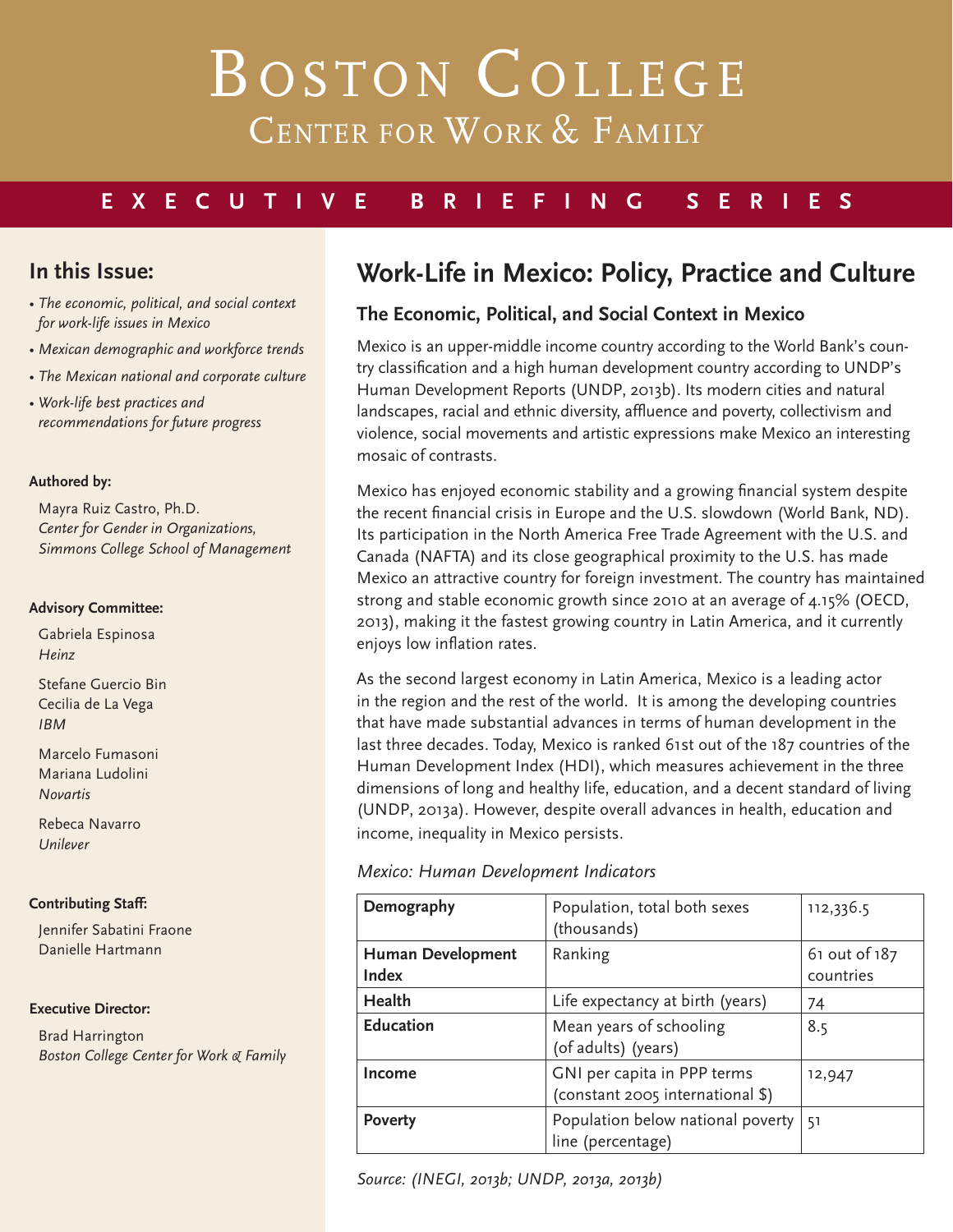For example, Mexico is home of Carlos Slim, who has been ranked the richest billionaire in the world consecutively since 2010 by Forbes. Yet, 51% of Mexico's population lives below the national poverty line. Escaping poverty is particularly difficult in unequal societies, and Mexico is no exception. Factors like parental wealth, parental occupation and even skin color, which are not under individual control, are indicative of occupational and educational attainment, especially for the lower socio-economic groups (Flores & Telles, 2012; Villarreal, 2010).

Over the past five years, after the global financial crisis, the labor market situation in Mexico has remained below pre-crisis levels and job quality has worsened (ILO, 2013). The current unemployment rate of 4.9% (OECD, 2013) masks the extent of the informal economy, which is one of the biggest challenges in Mexico. Underemployment is estimated at 25% (CIA, ND) and as much as 60% of the total working population is in the informal sector without legal or institutional protection (INEGI, 2012).

Historically, the political situation in Mexico has been unstable. In 2000, after ruling the country for 70 years, the Institutional Revolutionary Party (PRI) lost the presidential elections against the National Action Party (PAN). PAN succeeded in remaining in power for only two presidential periods, which were characterized by increased violence in the country in response to the Government's war on drug cartels, as well as unsuccessful changes to fundamental reforms. On December 1st, 2012 Enrique Peña Nieto assumed the presidency, granting power to the PRI once more. Peña Nieto beat the front-runner, left-wing Democratic Revolution Party (PRD) candidate Andres Manuel López Obrador, who alleged fraud and called for protests, and drove PAN's Josefina Vázquez Mota into third place. Peña Nieto's administration promises constitutional reforms on energy and telecommunications in order to increase competitiveness and growth in these two important sectors, and efforts to attain greater peace and educational quality under its "Pacto por México." The drug war, which is one of Mexico's major concerns and a topic that continues to dominate headlines globally, will also remain central to the new Government's strategy changes.

#### **Demographic and workforce trends in Mexico**

The 2010 national census (INEGI, 2013b) estimates a total Mexican population of 112.3 million people, of whom almost 77% live in urban areas. The percentage of the female population is slightly higher than the male at 51% and 49% respectively. The Mexican population is relatively young. Almost 30% are under 14, while 6% are

older than 65. Among Mexican women, 53% of them are of childbearing age and, on average, women in this group have 2.3 children. Life expectancy in Mexico is almost 74 years.

The Mexican population is primarily categorized in two racial groups: indigenous and non-indigenous peoples. The distinction is based on cultural and linguistic characteristics rather than on physical characteristics (Villarreal, 2010). Indigenous people are those who speak an ethnic language and live according to ethnic traditions. Non-indigenous people are mainly represented by "mestizos", a mixed race between Spanish and "indígenas". Most of the Mexicans who do not consider themselves indigenous will call themselves "mestizos". The Mexican national census only collects information on whether a person considers herself/himself "indígena" and speaks ethnic languages. Almost 7% of Mexicans older than 3 years speak an ethnic language and 15% consider themselves "indígena", which leaves the great majority of the population racially unclassified. Although formal racial categorizations in Mexico have been downplayed, informal discrimination based on phenotype exists and is tied to inequality in education and employment (Flores & Telles, 2012; Nutini, 1997; Villarreal, 2010).

Literacy in Mexico is high at 92%. Almost 36% of the population has completed at least one grade of upper secondary education and 18% have completed at least one year of college. These rates have considerably increased from 23% and 9% in the 1990s, respectively. However, although educational achievement has improved, it is considerably below the OECD average (OECD, 2013).

#### *Women and Men in Mexico*

| Indicator         | Women | Men  |
|-------------------|-------|------|
| Population        | 51.1  | 48.9 |
| (percentage)      |       |      |
| Illiteracy rate   | 5.6   | 8.1  |
| (percentage)      |       |      |
| Labor force       | 39.9  | 60.1 |
| (percentage)      |       |      |
| Paid work         | 38.3  | 45.9 |
| (hours/week)      |       |      |
| Household work    | 26.5  | 8.9  |
| (hours/week)      |       |      |
| Child and family  | 24.3  | 13.4 |
| care (hours/week) |       |      |

*Source: (INEGI, 2011, 2013a, 2013b)*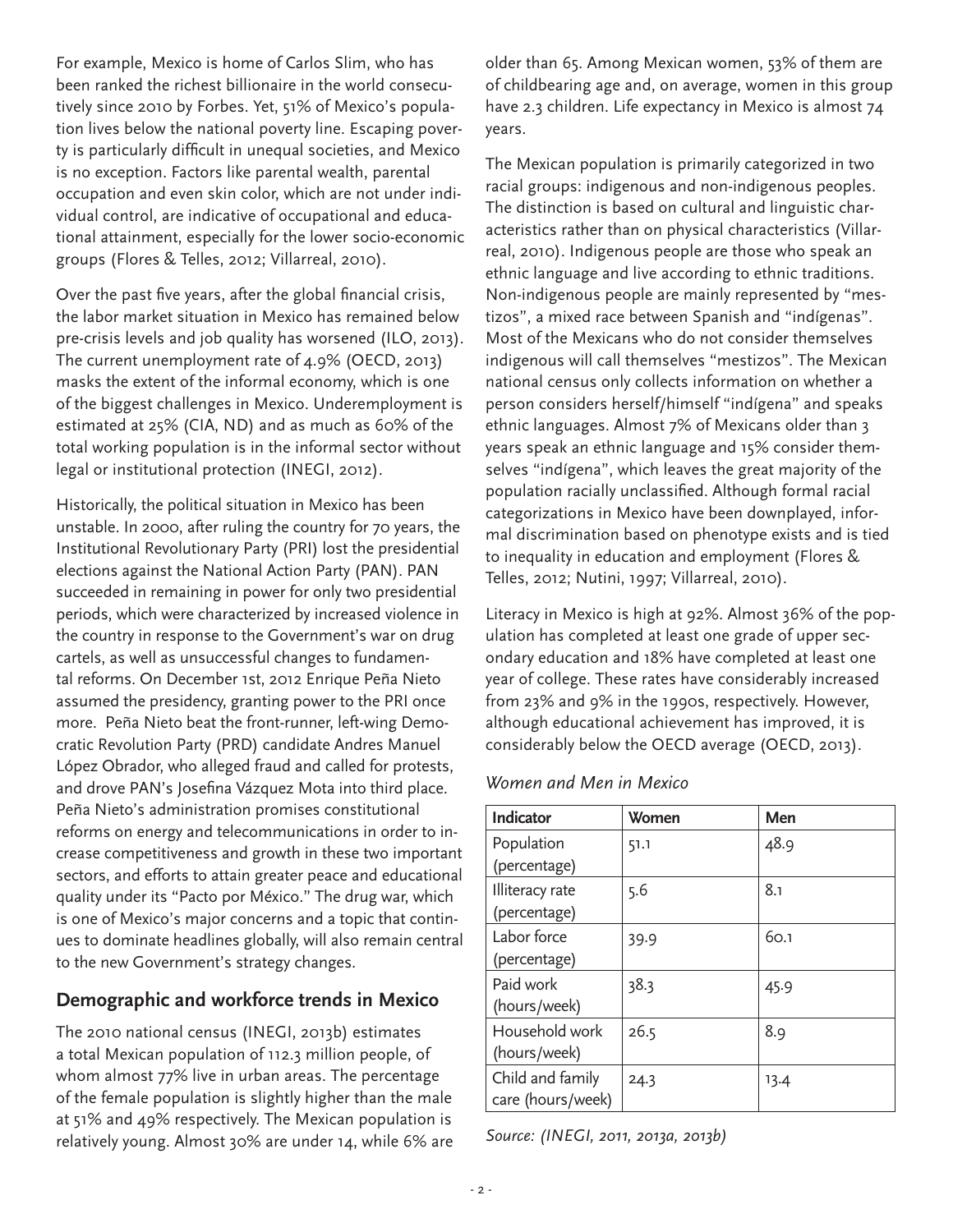Mexico's formal labor force is estimated in the 2010 national census at some 45 million (INEGI, 2010) and is employed primarily in the service and commerce sectors, which together account for 67% of employment. One of the most important changes in the workforce composition is the increasing participation of women in paid employment in the last four decades. Having increased 14% between 1988 and 2011, women account for almost 40% of the labor force and are highly represented in the service and commerce sectors followed by the manufacturing sector (INEGI, 2011). Women represent 42% of the total of professional and technical workers in the country (UNDP, 2006) reflecting women's increasing levels of higher education. A recent McKinsey & Company report on women in senior management positions in Latin America shows that women represent only 6% of board members in Mexico. Furthermore, with 5%, Mexico has the lowest female representation on executive committees in the region (McKinsey & Company, 2013).

Mexico's labor force is primarily represented by three generational groups, including Baby Boomers (between 46 and 64 years) with 27%, Generation X (between 28 and 45 years) with 36% and Generation Y (between 20 and 27 years) representing 24% (INEGI, 2010).

#### **Mexican culture and values**

Studies have shown that work is part of Mexicans' identity, overall satisfaction and sense of self-worth. Mexicans work the longest hours among OECD countries, spending 10 hours a day doing both paid and unpaid work compared to the OECD average of just over 8 hours (OECD, 2011). On average, Mexican men and women invest 46 and 38 hours in paid work respectively (INEGI, 2013a). Age is an important determinant of the priority given to work and personal life. According to a study on generational differences in Mexico, for 70% of Generation Y employees, meeting both work and personal needs is the most important aspect of their jobs. Fourteen percent of them stated that they would prioritize personal matters over work. In contrast, 8% of Generation X employees and only 2% Baby Boomers agreed with the same statement. Twenty-six percent of Baby Boomers and 24% of Generation X employees would give priority to work over personal life, in contrast to 13% of Generation Y employees (Deloitte, 2011).

Family and children are a strong motivator for Mexicans to work hard and do their jobs well. They wish to provide for their families and set a good example. The breadwinner role is undoubtedly central to men's identity in Latin America (Gutmann, 2003) and oftentimes they mea-



*Douglas Prato, his wife, Paty, and his children Roxane and Isaac.* Through their work-life initiatives, Novartis aims to build an inclusive, high-performance environment in which diversity is valued and leveraged. Employee engagement is increased when associates have support for their professional and their personal responsibilities. (photo provided by Novartis)

sure their achievements in terms of the educational and material provisions made to their families and children (Broughton, 2008). Traditionally, men are also the protectors and controllers of all family members, and are named "jefes" (bosses) of the family. However, the percentage of female breadwinners in Mexican households is increasing. Between 1994 and 2002, it rose from 21% to 26% (INEGI, 2005). Women's role, although constantly evolving, is still strongly identified to the role of wife and mother prioritizing family needs over their own.

The experiences of working Mexican women are determined by different demographic, geographical and cultural factors. Young women experience social and cultural pressure to get married and have children, and believe they have to make a choice between "career" and "family" (Zabludovsky, 2001). Only 33% of married women are part of the labor force (INEGI, 2013a). At the same time, young women receive less support from their employers to get hired and advance their careers, because of beliefs that they will chose family life over work (Brumley, 2013; Ruiz Castro, 2012). Indeed, discrimination based on pregnancy and childbearing is a well-known practice in Mexico (Covarrubias Terán, 2012; Fernández-Kelly, 1983), where 11% of women workers are required to undergo a pregnancy test as part of their employment (INEGI, 2008).

On the other hand, female professionals consider their contribution to the development of a stable family through their jobs as the most important element of life success (Lirio et al., 2007). Both work and family provide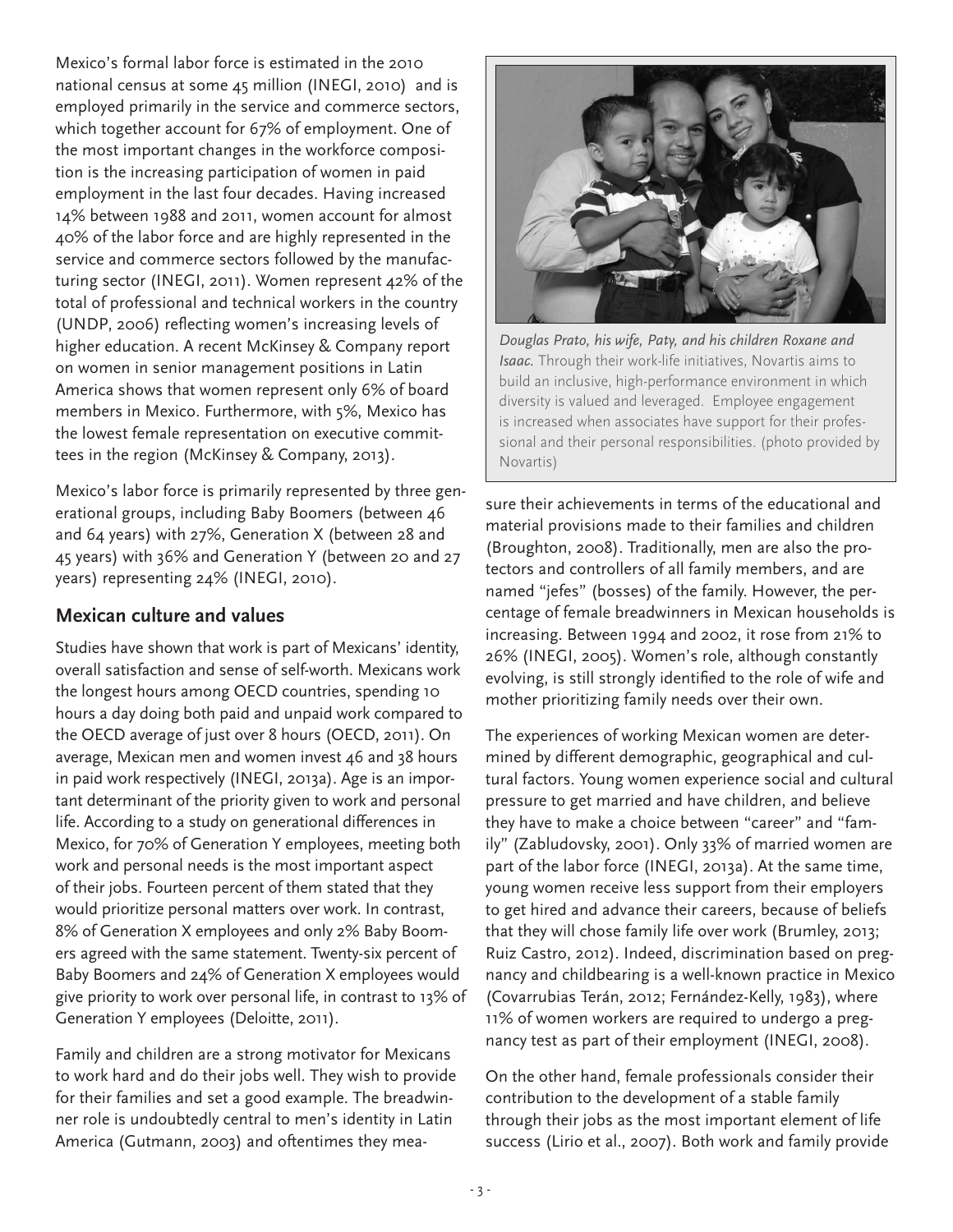a form of worthiness and meaning to middle-class women's lives and are not necessarily perceived as two mutually exclusive pursuits. However, women's work continuity and advancement depends upon the approval for work and the emotional support provided by not only fathers and husbands, but also their children (Covarrubias Terán, 2012; Lirio et al., 2007; Ruiz Castro, 2012). The support from the men in the house will rarely involve childcare or household work, as these tasks continue to be perceived as women's sole responsibility. On average, women invest 26 hours of domestic work and 24 hours of child and family care a week in contrast to the 9 and 13 hours respectively that men do (INEGI, 2013a). Couples who can afford it will usually hire domestic help in order to decrease the time invested in household work and be able to spend more time in work-related and leisure activities. In households with working parents, the extended family plays a crucial role, especially in relation to child care. It is not uncommon for grandmothers to look after their grandchildren while parents work. Low-income parents rely heavily on extended family.

Religion is an important part of culture in Mexico that influences intra-household dynamics and people's work and family choices. The majority of the population (84%) is Catholic, although between 2000 and 2010 this percentage decreased by 4% (INEGI, 2013b). Most Mexicans will refer to "God's plans" when talking about success and constraints in both their personal and work lives.

#### **Work-life balance in Mexico**

The typical working day can be incredibly long because of commute times and organizational requirements. Mexico ranks fourth for longest commutes to and from work (OECD, 2010). In Mexico City and the Metropolitan Area, it can take up to three hours to get to work, which creates very stressful working lives and can be detrimental to work-life balance. Those who can afford to own a car face the heaviest and "most painful" traffic jam in the world (IBM, 2011) and those who use public transportation know that it is not necessarily fast, safe, reliable or comfortable, despite the significant investment in infrastructure that has been made in Mexico City in recent years. Increasingly, high-income employees choose to leave the suburbs and move to the more central neighborhoods where their offices are located. Furthermore, a two hour-lunch break is stipulated by many employers (usually from 2:00 to 4:00 pm), although many people would prefer to have a shorter lunch-time and leave their offices earlier. In addition, there exists a strong culture of "presenteeism" in some workplaces which requires employees to spend long hours at work as a proof of organizational commitment (Ruiz Castro, 2012). All these factors take their toll on the work-life balance of employees. This picture is particularly complicated for women, who are also expected to fulfill their roles as wives and mothers. Ultimately, because of these competing pressures women's opportunities to keep their jobs and advance their careers are compromised. There is, therefore, an important connection between work-life balance and gender equality in the workplace which has not fully been recognized or addressed.

#### **Work-life-related policies**

As in most developing countries, work-life balance is not central to the agenda of the Mexican government (Lee, McCann, & Messenger, 2007), but the Mexican Constitution and the Federal Labor Law include anti-discrimination laws and cover some basic work-life related issues. Article 1 of the Mexican Constitution (Constitución Política de los Estados Unidos Mexicanos) prohibits the government and civil society from discriminating on the basis of ethnic origin, nationality, sex, age, disability, social condition, health condition, religion and beliefs. Article 123 guarantees workers' right to an eight-hour working day and stipulates specific protective measures for working women. The Federal Labor Law (Ley Federal del Trabajo, LFT), which governs employer-employee relations, protects workers' working conditions, health insurance, pensions, working schedules and job security. The fifth article of the LFT covers specific rights and obligations of women workers, especially in relation to maternity. As of December 2012, the LFT grants working fathers the right to paternity leave. Whereas these policies tended to be gendered and restrictive, recent reforms recognize the rights of fathers and parents who adopt a child.

In terms of health insurance in Mexico, the Social Security Institute (Instituto Mexicano del Seguro Social, IMSS) provides overall medical insurance and supports wage benefits during pregnancy or disability. It also provides child care benefits and child care centers (1,450 centers with 237,625 children as of July 2012) for children ages 43 days through four years old. Only workers in the formal economy whose employers pay their contributions to the social security system are entitled to these benefits. This means that the large population involved in the informal economy does not have access to health services and other related benefits.

During President Vicente Fox Quesada's term (2000- 2006), the National Institute for Women (Instituto Nacional de las Mujeres, or *Inmujeres*) was founded. *Inmujeres* seeks to design and implement strategies for equal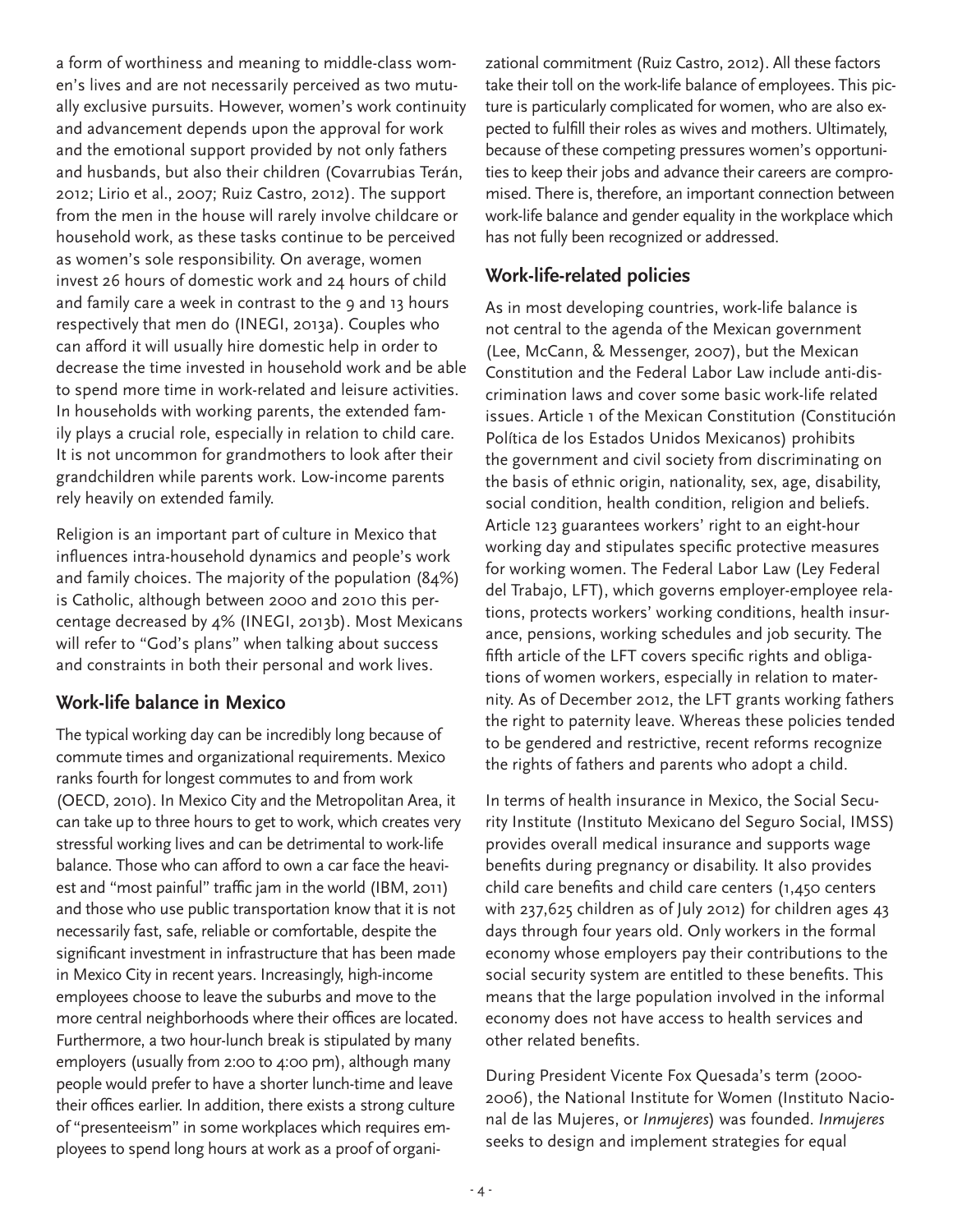### **The Federal Labor Law**

### *Workplace anti-discrimination and equal pay laws*

| Article             | <b>Stipulation</b>                                                                                                                         |
|---------------------|--------------------------------------------------------------------------------------------------------------------------------------------|
| Article 3           | No distinctions established between workers based on race, sex, age, religious<br>beliefs, political doctrine or social condition.         |
| Article 56          | Right to equal labor conditions for equal work regardless of race, sex, age,<br>religious beliefs, political doctrine or social condition. |
| Article 86          | Equal pay for work performed in equal job position, workday and efficiency<br>conditions.                                                  |
| Article 133, Part I | Prohibition against not hiring on the basis of sex or age.                                                                                 |

### *Women's work, maternity and paternity*

| <b>Article</b> | <b>Stipulation</b>                                                                                                                                                                                                                                                                                                                                                                                                                                                                                                                                                                                                                                                                                                                                                                                                                                                                                                                                                                              |
|----------------|-------------------------------------------------------------------------------------------------------------------------------------------------------------------------------------------------------------------------------------------------------------------------------------------------------------------------------------------------------------------------------------------------------------------------------------------------------------------------------------------------------------------------------------------------------------------------------------------------------------------------------------------------------------------------------------------------------------------------------------------------------------------------------------------------------------------------------------------------------------------------------------------------------------------------------------------------------------------------------------------------|
| Article 132    | Guarantees the rights of working fathers to enjoy five days of paid paternity leave<br>after childbirth or child adoption.                                                                                                                                                                                                                                                                                                                                                                                                                                                                                                                                                                                                                                                                                                                                                                                                                                                                      |
| Article 164    | Women enjoy the same rights and have the same benefits as men.                                                                                                                                                                                                                                                                                                                                                                                                                                                                                                                                                                                                                                                                                                                                                                                                                                                                                                                                  |
| Article 166    | Without affecting her salary, benefits and rights, a woman in a period of pregnan-<br>cy or lactation may not carry out unhealthy or dangerous work, nighttime industri-<br>al work, commercial or service establishment work after 10:00 pm and overtime.                                                                                                                                                                                                                                                                                                                                                                                                                                                                                                                                                                                                                                                                                                                                      |
| Article 170    | Guarantees the rights of working mothers to:<br>a. No heavy and dangerous work during pregnancy<br>b. Enjoy a six-week paid leave before and after childbirth (12 weeks of paid<br>maternity leave in total) or a six-week paid leave after child adoption. In<br>agreement with the employer, up to four weeks of maternity leave before<br>childbirth can be transferred to after childbirth.<br>c. Enjoy an extended leave for up to 60 days at 50% of her salary if a woman<br>cannot work due to pregnancy or childbirth<br>d. During lactation, enjoy two additional rest periods (30 minutes each) to feed<br>her children in a hygienic and adequate place designated by the company or, if<br>not possible and in agreement with the employer, to reduce the workday by an<br>hour for a six-month period<br>e. Return to the same job position as long as no more than a year has passed<br>since the date of childbirth<br>f. Maintain all of her seniority while on maternity leave |
| Article 171    | Child care benefits will be provided by the Mexican Social Security Institute<br>(Instituto Mexicano del Seguro Social, IMSS) according to its own laws.                                                                                                                                                                                                                                                                                                                                                                                                                                                                                                                                                                                                                                                                                                                                                                                                                                        |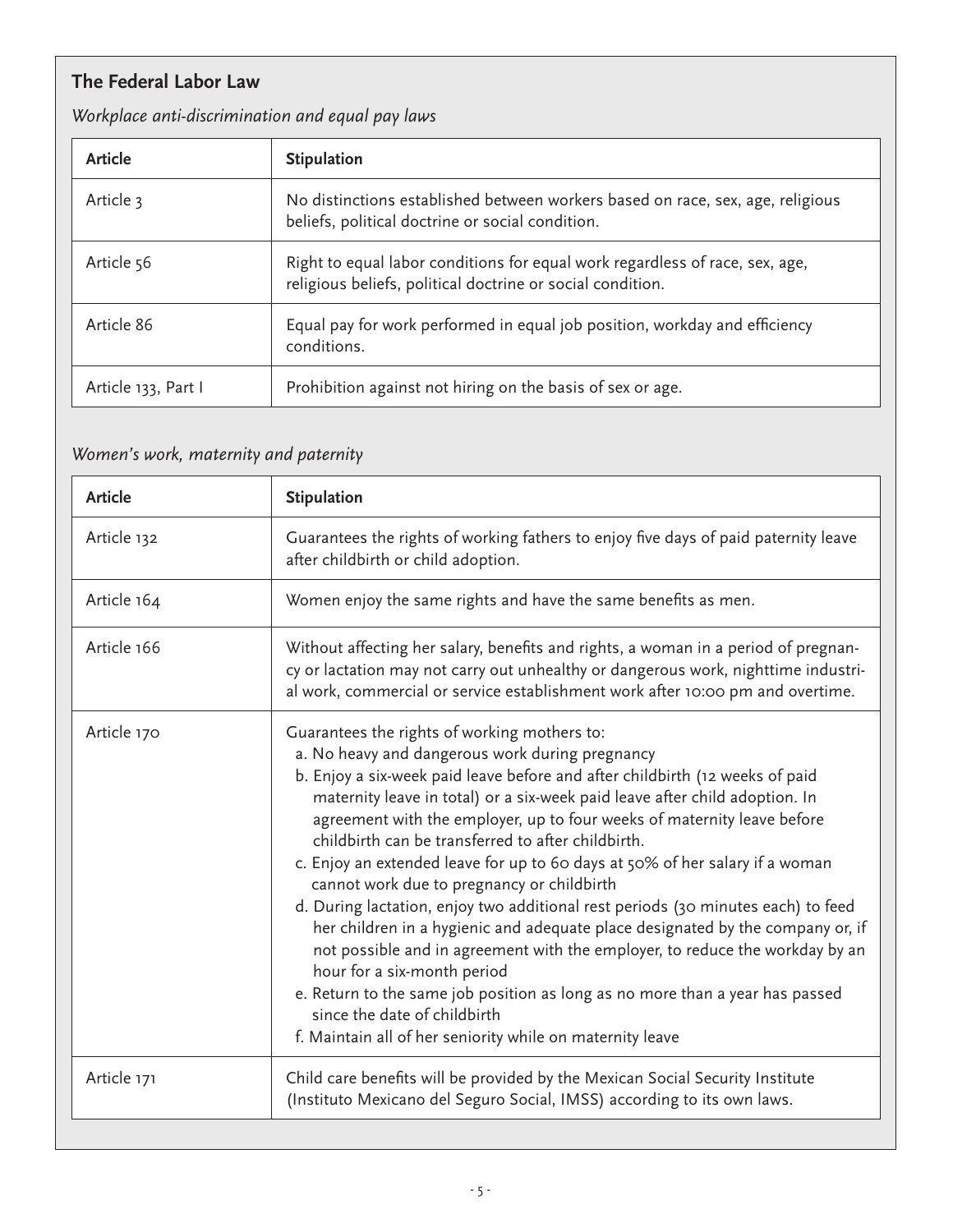opportunities between women and men. Supported by the World Bank, *Inmujeres* created the Gender Equity Model (GEM). GEM is a voluntary firm certification process for gender equity in the areas of industrial relations including selection and hiring processes, training policies, professional development, family-work balance, and the prevention, handling, and follow-up of sexual harassment cases. Its goal is to engage participating organizations in a learning process to overcome cultural barriers and promote gender equity. The GEM initiative was designed and tested in Mexico in 2003 (known in Mexico as MEG:2003) and has been replicated or adapted in Argentina, Chile, Egypt, Colombia, Brazil, Uruguay, Paraguay, Costa Rica, the Dominican Republic, and Turkey.

The World Bank reports through its website that by December 2010, around 300 Mexican organizations had been certified as gender equitable, benefiting some 300,000 employees in primarily the private and the public sectors. According to the World Bank, the initiative has yielded the following results in participant organizations:

- Elimination of pregnancy discrimination in recruitment processes
- Increased workers' performance and productivity, as reported by 90% of the organizations
- Reduced gender gaps by 50% and increased representation of women in managerial positions
- Taken measures to improve the work-life balance of both women and men, including flexible hours and the engagement of families in participant organizations' gender equity activities.

#### **Organizational practices**

The work-life agenda of firms and organizations in Mexico is often embodied in gender equity programs. Work-life balance is a pursuit of some corporations influenced by global efforts to attract, retain and advance women in the workforce. Multinational corporations are slowly transferring some of their home countries' policies on women's advancement and work-life balance to their offices in Mexico and other developing countries. Mexican companies are adopting more "modern" policies and opening up opportunities for women that allow them to compete in the global market.

One of these global policies, formal flexible work arrangements, is a rarity in Mexican workplaces. If policies are in place, their implementation is still very uneven. They are likely to apply only to a limited sector of the workforce. For example, only managers might be able to benefit from work schedule flexibility, or only women might benefit from extended maternity leave. Gender, occupational status, and age determine access to work-family policies (Brumley, 2013) and affect employees differently accordingly. Informally, it is common to hear that working women's requests for flexible work scheduling or compressed work weeks are rejected by their supervisors.

Though work-life programs are rare, there are some companies which have excelled in this area in Mexico. Some best practices are described below:

#### **American Express Mexico**

The financial services firm's diversity and inclusion program includes a policy on virtual working and flexible work scheduling (late start, early leave) allowing employees across hierarchical levels to adapt their work schedule to home location and personal commitments. Employees also enjoy a "flexible Friday" every two weeks, which allows them to take time off either in the mornings or afternoons to carry out personal activities that cannot be done during weekends. In exchange, employees are expected to work three additional hours in a 15-day period. American Express Mexico also offers the opportunity to take leave with 20% of salary and a job position guarantee for care of a family member. In some of its offices, the company has designated places where mothers can keep human milk safely refrigerated (Santiago, 2011).

#### **Eli Lilly Mexico**

As part of its Diversity initiative, the pharmaceutical company Eli Lilly has implemented an initiative on flexible work, which can be used by all its employees. The company provides all employees with medical insurance and runs health campaigns for its employees and their families. Eli Lilly promotes parent-child bonding and the participation of male employees in child care activities by offering extended paternity and maternity leave for up to seven weeks. It has also created an on-site lactation room. The company also offers paid leave for marriage. In regards to child care services, the company has reached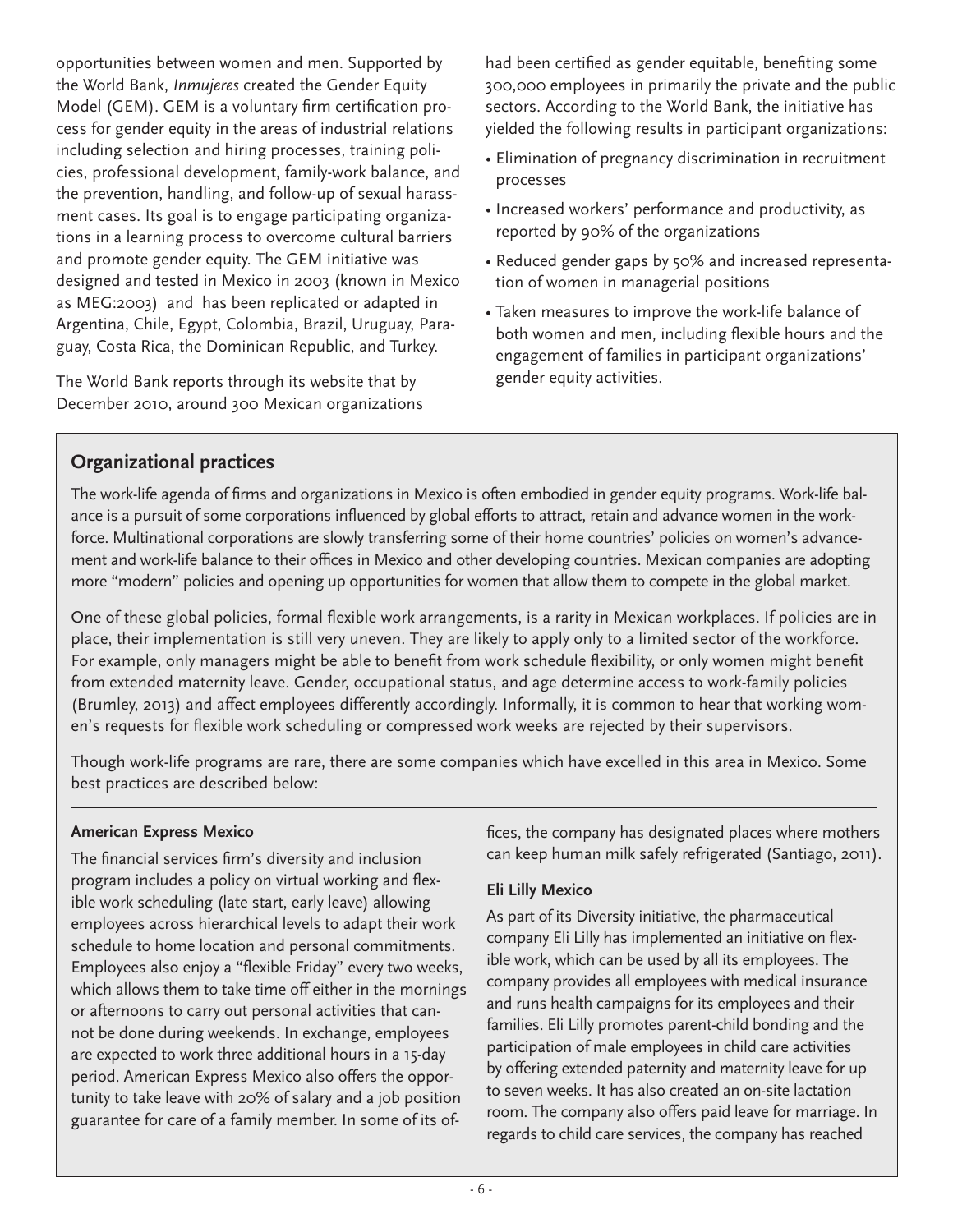agreements with high quality child care centers that offer discounted rates to Eli Lilly's employees (Santiago, 2011).

#### **Grupo Scotiabank**

Grupo Scotiabank, a financial services firm, implemented a program on equity, diversity and inclusion as a response to the low representation of women in management positions. An internal study indicated that the average age of female employees is 29 years, exactly the average reproductive age in Mexico. Grupo Scotiabank decided to implement specific initiatives and programs that help both women and men balance work and personal life. The firm has implemented a range of initiatives including the LIVE program, a website created for all employees including useful information that promotes quality of life. It also offers extended maternity and paternity leave and flexible work scheduling to all employees (Santiago, 2011).

#### **Heinz Mexico**

One of the initiatives to improve quality of life of hourly workers at Heinz's manufacturing plant in Guadalajara is the "Open School Program." Employees who have not completed their secondary or preparatory school can take classes provided by the company to fulfill the required curricula and achieve their official certification. This not only allows employees to be better prepared for their current positions, but also allows them to opt for better positions within the organization. Additionally, the achievement helps them to have a sense of accomplishment and pride, builds their self-esteem, and drives engagement with the organization. By providing these educational opportunities, Heinz contributes to creating better environments both within the organization and in the communities where their employees live.

#### **IBM Mexico**

IBM's global work-life integration initiatives include a broad spectrum of flexible work options such as compressed work week, part-time reduced work schedule, telecommuting, and work at home. Additionally, IBM offers both short (1-2 months) and extended (3-36 months) leaves of absence. IBM's Global Work-life Fund is used to develop and support child care and elder care programs benefitting IBM employees and their families. In Mexico, the Global Work-Life Fund resources have been used to establish partnerships with community child care centers in Monterrey, Guadalajara, and DF to offer discounts on yearly or monthly enrollments, ensure that IBM employees have priority slots, and help improve infrastructure and provide professional development opportunities

to child care staff. The Fund subsidizes summer camp enrollment for children of IBM employees. Finally, IBM Mexico has a Business Resource Group focusing on work & life integration for employees in Guadalajara and DF, with activities including Bring Your Child to Work Day, recreational and educational workshops, implementing flexibility training, and workshops on wellbeing.

#### **Novartis**

Since 2004 Novartis has worked on several initiatives to build an inclusive, high-performance environment in which diversity is valued and leveraged. In an effort to support employees with children, Novartis developed a fun and formative summer course for children of employees, *Novarkids*, in partnership with ITESM (Instituto Tecnológico de Monterrey), one of the top universities in Mexico. *Novarkids* is a three week-program for kids ages 4 to 14 years old, of 8 hour per day including meals. Children with disabilities were also integrated into the program. The program was fully enrolled by 54 children registered in 2 days. With *Novarkids*, Novartis expanded its Diversity & Inclusion journey, generating an emotional link between the associates' families (mothers, fathers, grandparents, brothers and sisters) and the company.

#### **Unilever**

To help face the challenges of a competitive business world, Unilever has modified its office environments to a flexible, cost effective, competitive and productive approach termed "Agile Working". Agile Working is a new business culture that is aimed to produce outstanding results through maximum flexibility with minimal constraints. Agile Working puts each worker in greater control over how, when, and where he or she works, and supports individual vitality. Agile Working allows workers to collaborate more effectively with distributed colleagues with far less travel, energy consumption, CO2 emissions, and waste. It also helps to build a diverse and inclusive organization by creating work environments that are more accommodating of people with different needs and preferences. Employees select one of three styles for their work: resident, mobile, or offsite, and managers are assessed on how well they support Agile Working. In Mexico, the Agile Working initiative is coordinated closely with the health and wellness function, with tools and resources to help employees assess, monitor, and improve their health while working agile. Examples include mobile ergonomics, home and open air exercises, focus on the life circle, and guides to healthy eating.